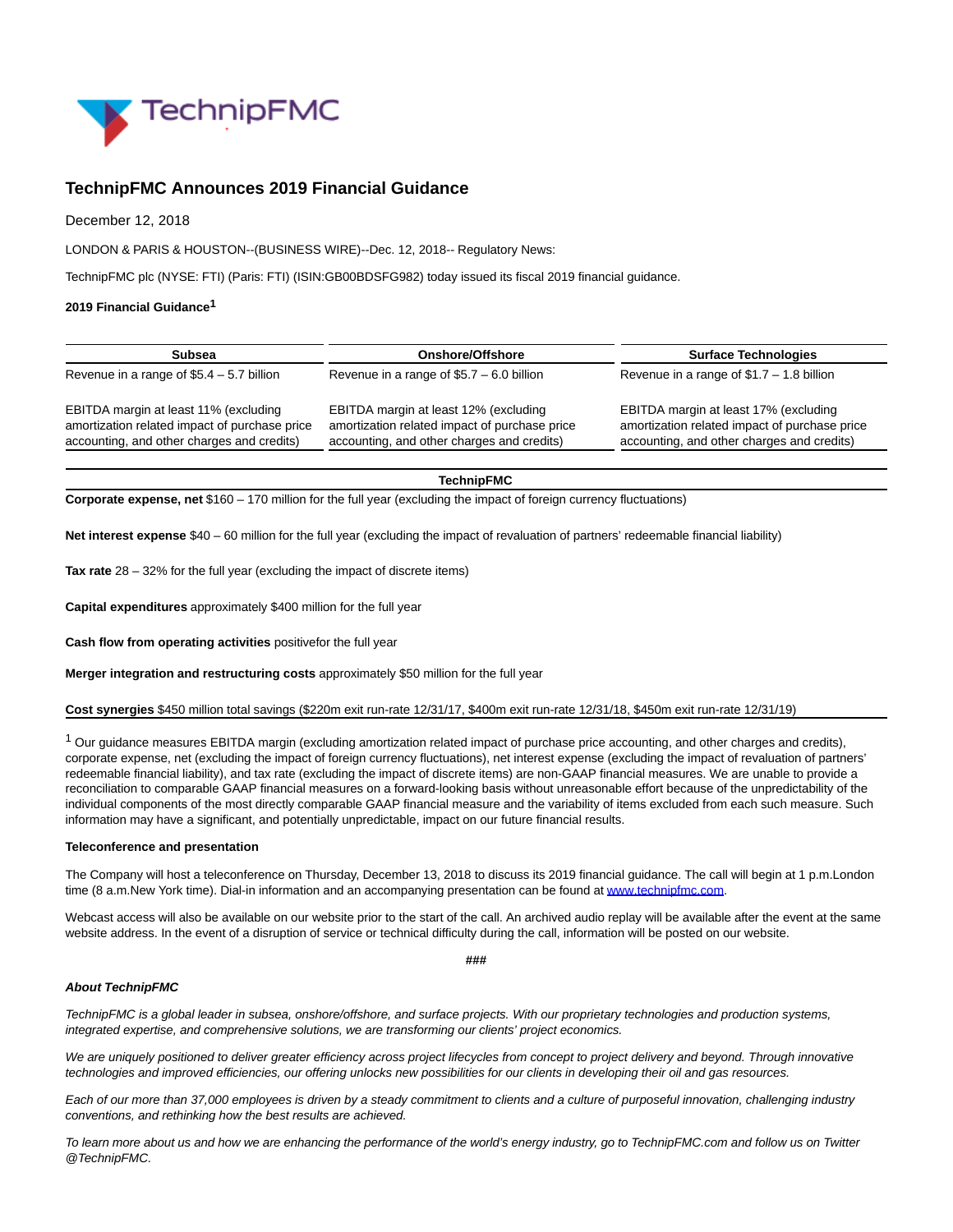This communication contains "forward-looking statements" as defined in Section 27A of the United States Securities Act of 1933, as amended, and Section 21E of the United States Securities Exchange Act of 1934, as amended. Words such as "believe," "expect," "anticipate," "plan," "intend," "foresee," "should," "would," "could," "may," "will," "likely," "predicated," "estimate," "outlook" and similar expressions are intended to identify forwardlooking statements, which are generally not historical in nature. Such forward-looking statements involve significant risks, uncertainties and assumptions that could cause actual results to differ materially from our historical experience and our present expectations or projections, including the following known material factors:

- the remedial measures to address our material weaknesses could be insufficient or additional issues relating to disclosure controls and procedures or internal control over financial reporting could be identified;
- unanticipated changes relating to competitive factors in our industry;
- demand for our products and services, which is affected by changes in the price of, and demand for, crude oil and natural gas in domestic and international markets;
- our ability to develop and implement new technologies and services, as well as our ability to protect and maintain critical intellectual property assets;
- potential liabilities arising out of the installation or use of our products;
- cost overruns related to our fixed price contracts or asset construction projects that may affect revenues;
- our ability to timely deliver our backlog and its effect on our future sales, profitability, and our relationships with our customers;
- our reliance on subcontractors, suppliers and joint venture partners in the performance of our contracts;
- our ability to hire and retain key personnel;
- piracy risks for our maritime employees and assets;
- the potential impacts of seasonal and weather conditions;
- the cumulative loss of major contracts or alliances;
- U.S. and international laws and regulations, including environmental laws and regulations, that may increase our costs, limit the demand for our products and services or restrict our operations;
- disruptions in the political, regulatory, economic and social conditions of the countries in which we conduct business;
- risks associated with The Depository Trust Company and Euroclear for clearance services for shares traded on the NYSE and EuronextParis, respectively;
- results of the United Kingdom's referendum on withdrawal from the European Union;
- risks associated with being an English public limited company, including the need for court approval of "distributable profits" and stockholder approval of certain capital structure decisions;
- our ability to pay dividends or repurchase shares in accordance with our announced capital allocation plan;
- compliance with covenants under our debt instruments and conditions in the credit markets;
- a downgrade in the ratings of our debt could restrict our ability to access the debt capital markets;
- the outcome of uninsured claims and litigation against us;
- the risks of currency exchange rate fluctuations associated with our international operations;
- risks that the legacy businesses of FMC Technologies, Inc. and Technip S.A. will not be integrated successfully or that the combined company will not realize estimated cost savings, value of certain tax assets, synergies and growth or that such benefits may take longer to realize than expected;
- unanticipated merger-related costs;
- failure of our information technology infrastructure or any significant breach of security, including related to cyber attacks;
- risks associated with tax liabilities, changes in U.S. federal or international tax laws or interpretations to which they are subject; and
- such other risk factors set forth in our filings with the United States Securities and Exchange Commission and in our filings with the Autorité des marchés financiers or the U.K. Financial Conduct Authority.